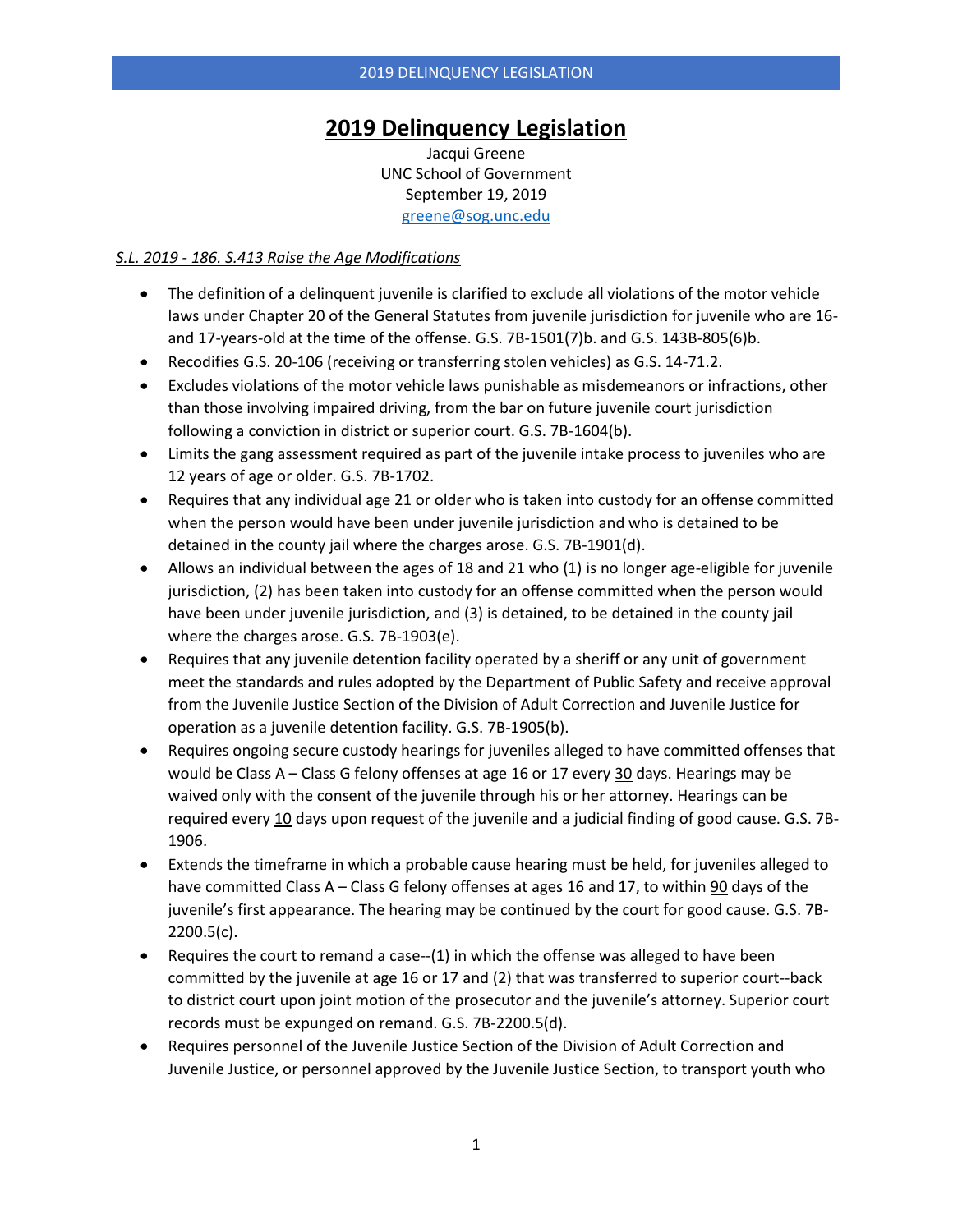are being held in juvenile detention following transfer of their case to superior court between detention, court, and any holdover facility (if used). G.S. 7B-2204.

- Requires any youth being held in juvenile detention following transfer of his or her case to superior court to be transported by the Juvenile Justice Section of DACJJ to the sheriff from the county in which the charges arose for pre-trial confinement in the local jail when the juvenile turns 18. G.S. 7B-2204(c).
- Allows for the detention of youth in a juvenile detention facility approved by DACJJ and operated by a sheriff or unit of government following conviction in a case transferred to superior court pending transfer to the Division of Adult Correction and Juvenile Justice of the Department of Public Safety. G.S. 7B-2204(d).
- Requires the judicial finding that the offense for which the juvenile was adjudicated was committed as part of criminal gang activity be found beyond a reasonable doubt in order to increase the juvenile's disposition level by one level. G.S. 7B-2508(g1).
- Creates a new expunction statute for cases that are transferred to superior court and then remanded back to district court on joint motion of the prosecutor and juvenile defense attorney. The court must order expunction on remand. Expunction must include any DNA records and samples associated with the remanded charges as well as clerk notification to various state and local agencies. G.S. 15A-145.8.
- Effective date: December 1, 2019 and applies to offenses committed on or after that date.

#### *S.L. 2019-41 An Act to Eliminate the Prohibition on Referring A Juvenile to A Teen Court Program If the Juvenile Has Been Referred to A Teen Court Program Previously. (H.B. 617)*

- Allows for multiple teen court program referrals for the same juvenile. G.S. 7B-1706(c).
- Effective date: when it becomes law (June 21, 2019).

# *S.L. 2019-47 An Act to Clarify the Requirement to Take A Photograph of A Suspect at the Time Of A Show-Up Where the Suspect is A Juvenile. (H.B. 415)*

- All changes below contained in G.S. 15A-284.52(c1).
- Juveniles age 10 or older who are reported to have committed a nondivertible offense or common law robbery must be photographed by an investigator at the time and place of any show-up.
- Photographs must be retained or disposed as required by G.S. 7B-2108 (destruction of records resulting from nontestimonial identification procedures) except that written certification of destruction to the court is only required if a petition was filed.
- Juvenile photographs taken pursuant to a show-up are not public records under Chapter 132 of the General Statutes
- Juvenile photographs taken pursuant to a show-up must be kept separate from adult records, withheld from public inspection, and examined only by order of the court. A court order is not required for examination by the juvenile or the juvenile's attorney, the juvenile's parent or guardian, the prosecutor, and court counselors.
- Effective date: when it becomes law (June 26, 2019)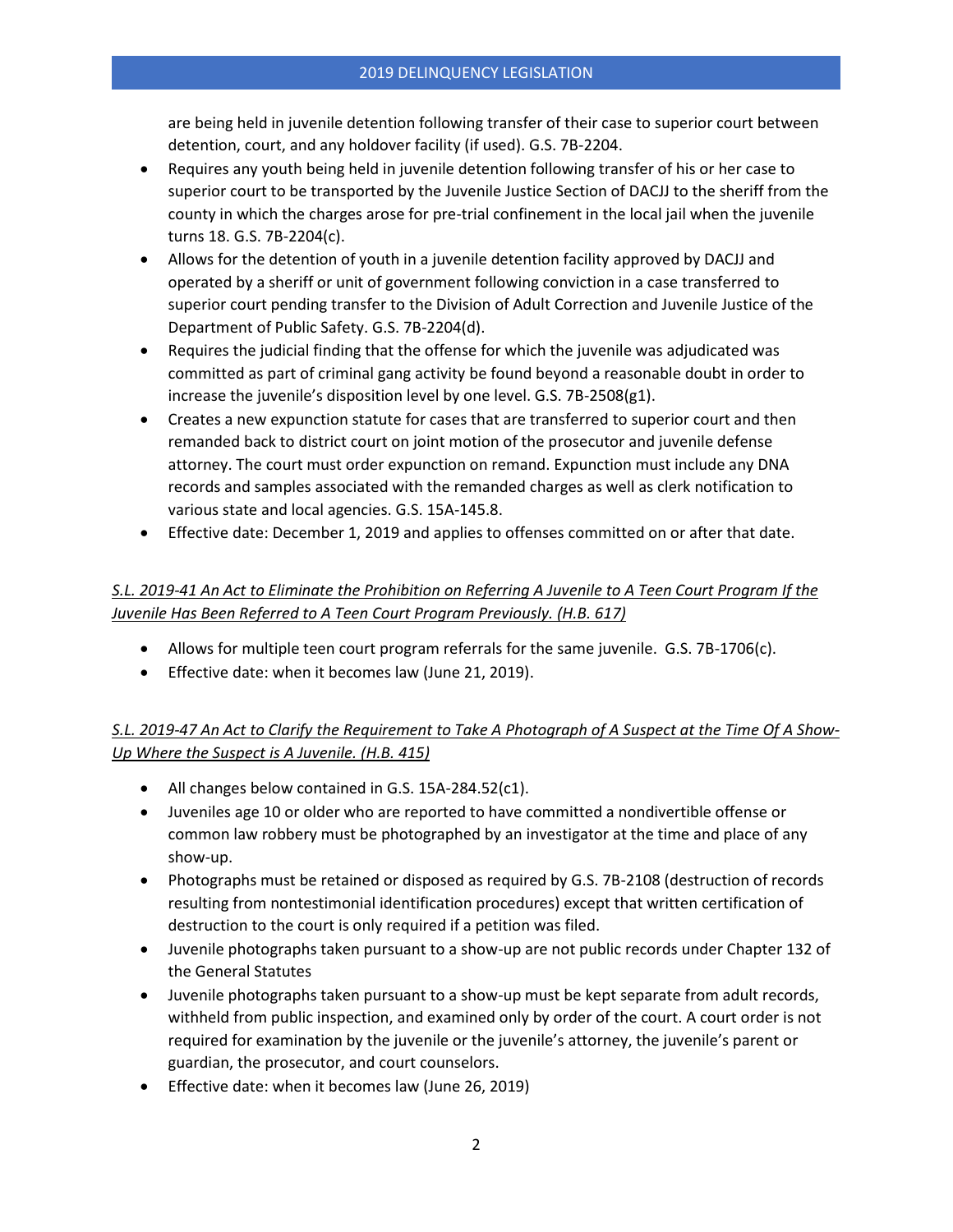#### *S.L. 2019-33 An Act to Make Revisions to the Juvenile Code Pursuant to Recommendations By the Court Improvement Program (CIP). (H.B. 301)*

- Provides entitlement to court-appointed counsel for parents in review and permanency hearings held for juveniles who are placed in DSS custody pursuant to orders of disposition following undisciplined and delinquency adjudications. Parents can make a knowing and voluntary waiver of this right to counsel. G.S. 7B-2503(1)c., G.S. 7B-2506(1)c.
- Allows a guardian ad litem attorney advocate appointed for a juvenile in an abuse, neglect, or dependency matter to share confidential information about the juvenile with the juvenile's attorney appointed in a delinquency or undisciplined matter. G.S. 7B-3100(c).
- The legislation includes many other provisions that relate only to abuse, neglect, and dependency proceedings.
- Effect date: October 1, 2019.

### *S.L. 2019-158 An Act to Implement Recommendations Made By the North Carolina Human Trafficking Commission. (H.B. 198)*

- All amendments below are contained in G.S. 7B-3200.
- Requires that the person has been released from juvenile court jurisdiction in order to file a petition for expunction of delinquent and undisciplined adjudication records.
- Exempts people whose participation in their adjudicated offense was a result of having been a victim of human trafficking or a victim of a severe form of human trafficking from the requirements that at least 18 months have passed since release from juvenile court jurisdiction and that the person not be adjudicated or convicted of any felony or misdemeanor offense since adjudication, other than a traffic violation, in order to file a petition for expunction of juvenile records.
- Requires the petitioner for juvenile record expunction to include the following new information in an affidavit:
	- o That he or she has been released from juvenile court jurisdiction, and
	- $\circ$  If the petitioner is not subject to the 18-month waiting period following release from juvenile jurisdiction and the requirement to remain free from further adjudications or convictions, that the petition was adjudicated delinquent for an offense the petitioner participated in as a result of having been a victim of human trafficking or of a severe form of human trafficking.
- This legislation contains many other provisions that apply to criminal cases related to human trafficking and a civil cause of action for human trafficking victims.
- Effective date: July 1, 2019.

# *S.L. 2019-216 An Act to Implement the Constitutional Amendment to Provide Better Protections and Safeguards to Victims of Crime (S. 682)\**

• Adds a new Article 20A, "Rights of Victims of Delinquent Acts," to Chapter 7B of the General Statutes.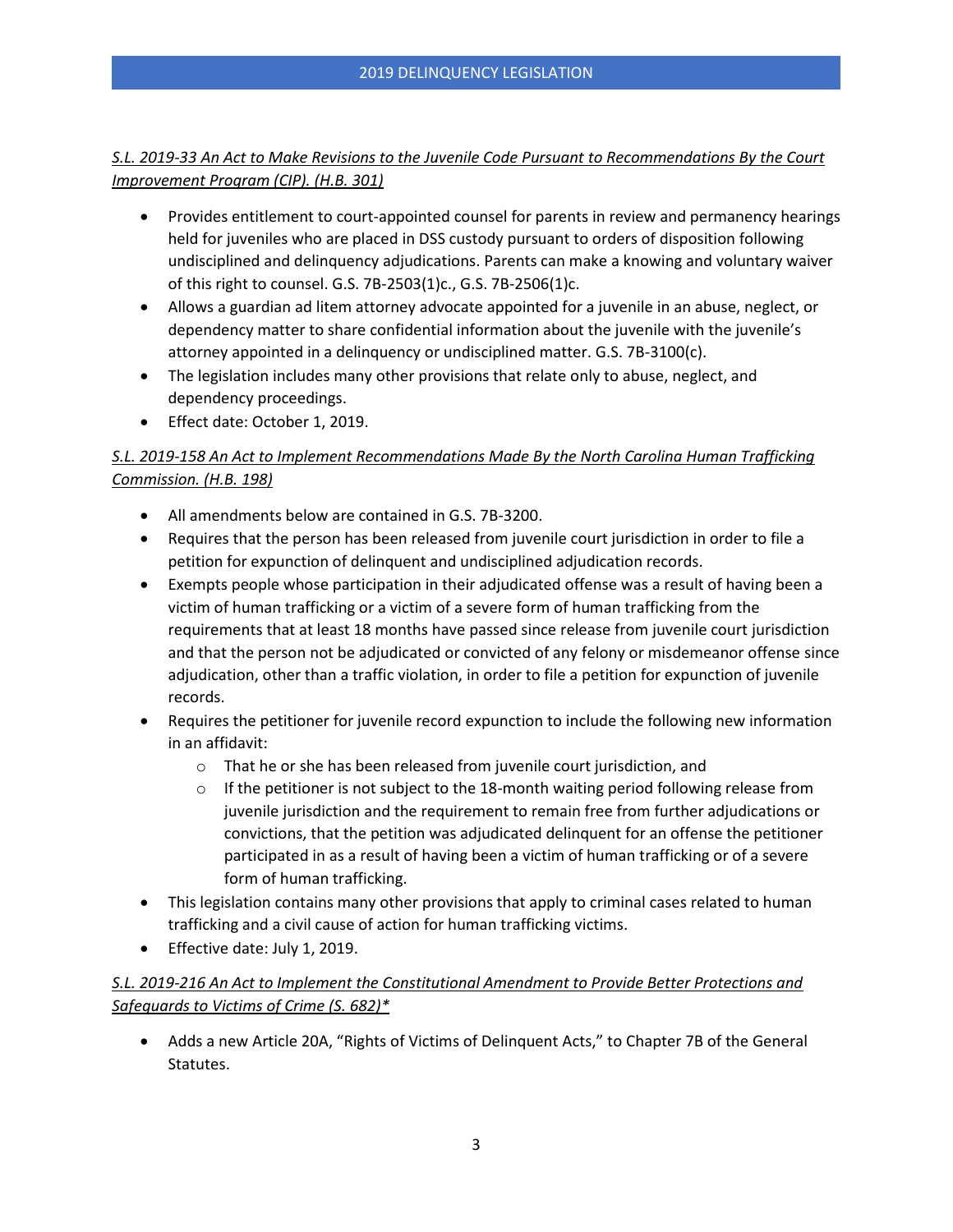- Provides definitions for the meaning of "court proceeding," "family member," "felony property offense," "offense against the person," and "victim" for the purposes of the new Article. G.S. 7B-2051(a).
- Allows for a parent, guardian, or legal custodian, if they are not the accused person in the matter, to assert the rights of any victim who is a minor or who is legally incapacitated. G.S. 7B-2051(b).
- Allows a family member to assert the victim's rights if the victim is deceased. The guardian or legal custodian of a deceased minor has priority over a family member and the right to restitution under G.S. 15A-834 can only be exercised by the personal representative of the victim's estate. G.S. 7B-2051(b).
- Allows an individual entitled to exercise the victim's rights as the appropriate family member to designate any family member to act on the victim's behalf. G.S. 7B-2051(c).
- Provides that if an individual is determined by the district attorney's office to be someone who would not act in the best interests of the victim, that person is not entitled to assert the victim's rights. Any such determination can be reviewed by the court following a petition for review. G.S. 7B-2051(d).
- Establishes victim rights, including the right to: reasonable, accurate, and timely notice of court proceedings (upon request); be present at court proceedings of the juvenile (upon request); be reasonably heard at court proceedings involving the adjudication, disposition, or release of the juvenile; receive any ordered restitution in a reasonably timely manner; be given information about the offense, how the juvenile justice system works, the rights of victims, and the availability of victim services; receive information about the adjudication or disposition of the case (upon request); receive notification of the escape or release of the juvenile (upon request); and reasonably confer with the district attorney's office. G.S. 7B-2052.
- Establishes the following responsibilities of the office of the district attorney:
	- o Provide the victim certain information within 72 hours of petition filing;
	- $\circ$  Provide the victim a form on which he or she can request to receive notice of court proceedings and information regarding case adjudication and disposition;
	- o Make every effort to ensure that a victim's personal information is not disclosed unless otherwise required by law;
	- $\circ$  Offer the victim the opportunity to reasonably confer with an attorney in the district attorney's office to obtain the victim's views about, at least, dismissal, plea or negotiations, disposition, and any dispositional alternatives;
	- $\circ$  Provide and document reasonable, accurate and timely notice to the victim of the date and time of scheduled court proceedings, as requested;
	- $\circ$  Whenever practical, provide a secure waiting area during court proceedings that does not place the victim in close proximity to the juvenile or the juvenile's family;
	- $\circ$  Prior to the dispositional hearing, notify the victim of the right to request to be notified in advance of the juvenile's scheduled release date if the juvenile is committed to a YDC and of any escape of the juvenile if the juvenile is being held in secure custody or is committed to a YDC. Submit a form to the court at disposition regarding the victim's request for these further notices;
	- $\circ$  Following disposition, provide the victim with information on the adjudication and disposition of the juvenile as requested by the victim. This information is limited to: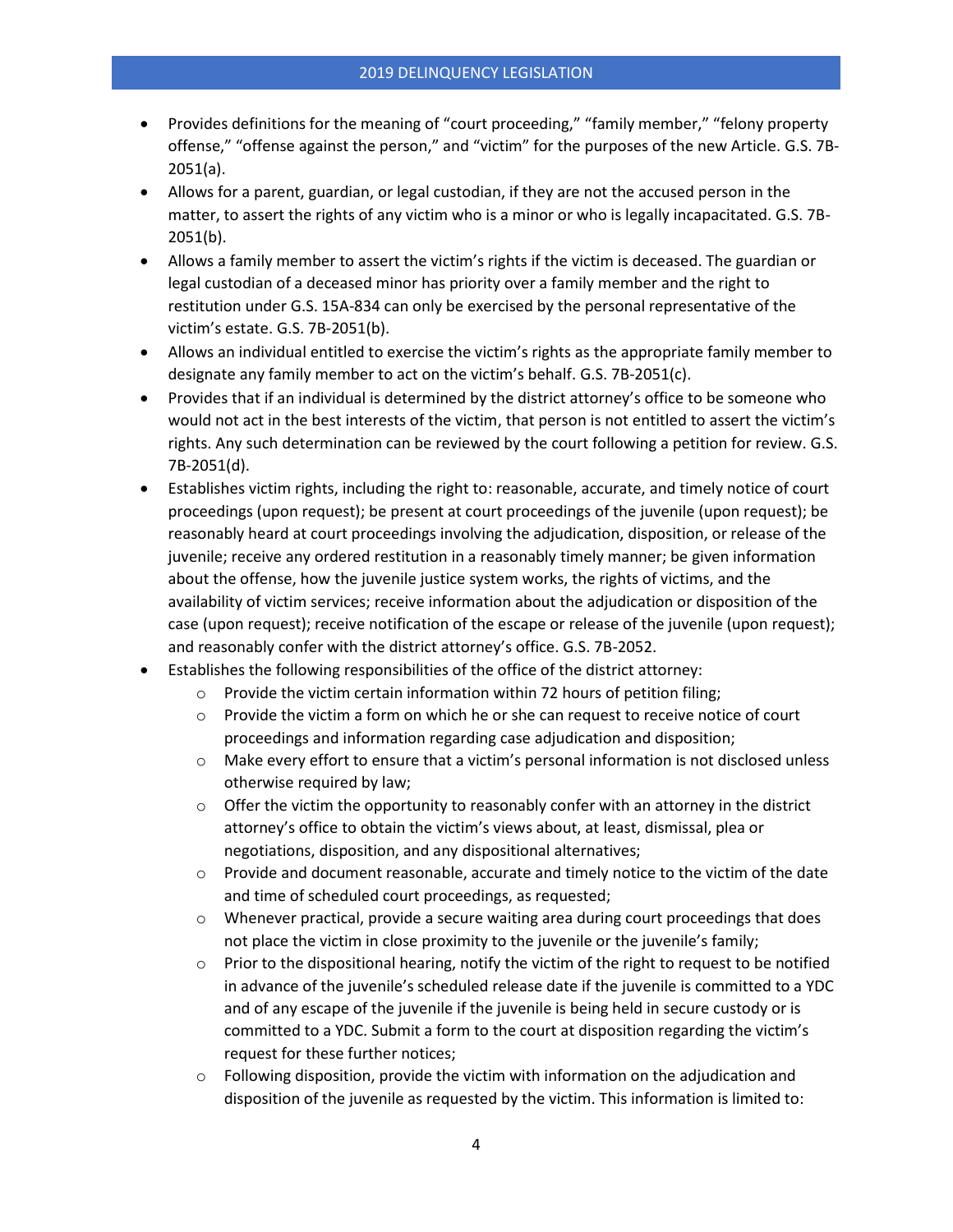whether the juvenile was adjudicated, adjudicated offense classification, available dispositions, any no contact orders as they relate to the victim, and any orders for restitution. G.S. 7B-2053.

- Adds the following responsibilities for judicial officials:
	- $\circ$  In any court proceeding subject to this article and in which the victim may be present, inquire as to whether the victim is present and wishes to be heard. If the victim wishes to be heard, grant an opportunity to be heard through an oral statement, submission of a written statement, or submission of an audio or video statement;
	- $\circ$  Provide the victim an opportunity to be heard regarding the victim's right to be present in the event that an entire hearing has been closed to the victim;
	- $\circ$  Review any motion alleging a violation of the victim's rights established by this Article;
	- $\circ$  Make every effort to provide a secure waiting area during court proceedings that does not place the victim in close proximity to the juvenile or the juvenile's family. G.S. 7B-2054.
- Creates the following responsibilities within the Division of Adult Correction and Juvenile Justice:
	- $\circ$  If a victim has requested to be notified of a juvenile's release from a YDC, notify the victim at least 45 days before releasing the juvenile to post-release supervision, including only the juvenile's initials, offense, date of commitment, projected release date, and any no-contact release conditions related to the victim;
	- $\circ$  Provide the victim an opportunity to be reasonably heard regarding release of the juvenile when determining whether the juvenile is ready for release and consider the victim's views. If the juvenile is determined to be ready for release, consider the victim's views during the post-release supervision planning conference process;
	- $\circ$  If a victim has requested to be notified of the juvenile's escape, notify the victim within 24 hours of any escape from a YDC or from secure custody. If public disclosure of the escape is required, make a reasonable effort to notify the victim prior to releasing information to the public. Notify the victim within 24 hours of the juvenile's return to custody, even if the juvenile is returned before notification of the escape is required;
	- $\circ$  Notify the victim of the procedure for alleging a failure of the Division to notify the victim of any requested notification of release or escape. G.S. 7B-2055.
- Prohibits examination by and release of confidential juvenile records to victims. Limits disclosure of information contained in a juvenile record to a victim to the information expressly allowed in this Article. G.S. 7B-2057.
- Establishes a judicial process for enforcement of victim rights. Any allegation involving failure of the district attorney to comply with the provisions of this Article must begin by filing a written complaint with the district attorney. The Administrative Office of the Courts must create a form to serve as a motion to enable a victim to allege a violation of the rights provided under this Article. The motion must be filed with the clerk of the superior court in the same proceeding giving rise to the rights in question. Victims have a right to consult with counsel, although victims do not have a right to counsel provided by the State. The judge may dispose of the motion through conference or following a hearing. If the judge does not review and dispose of the motion, the victim may petition the Court of Appeals for a writ of mandamus;